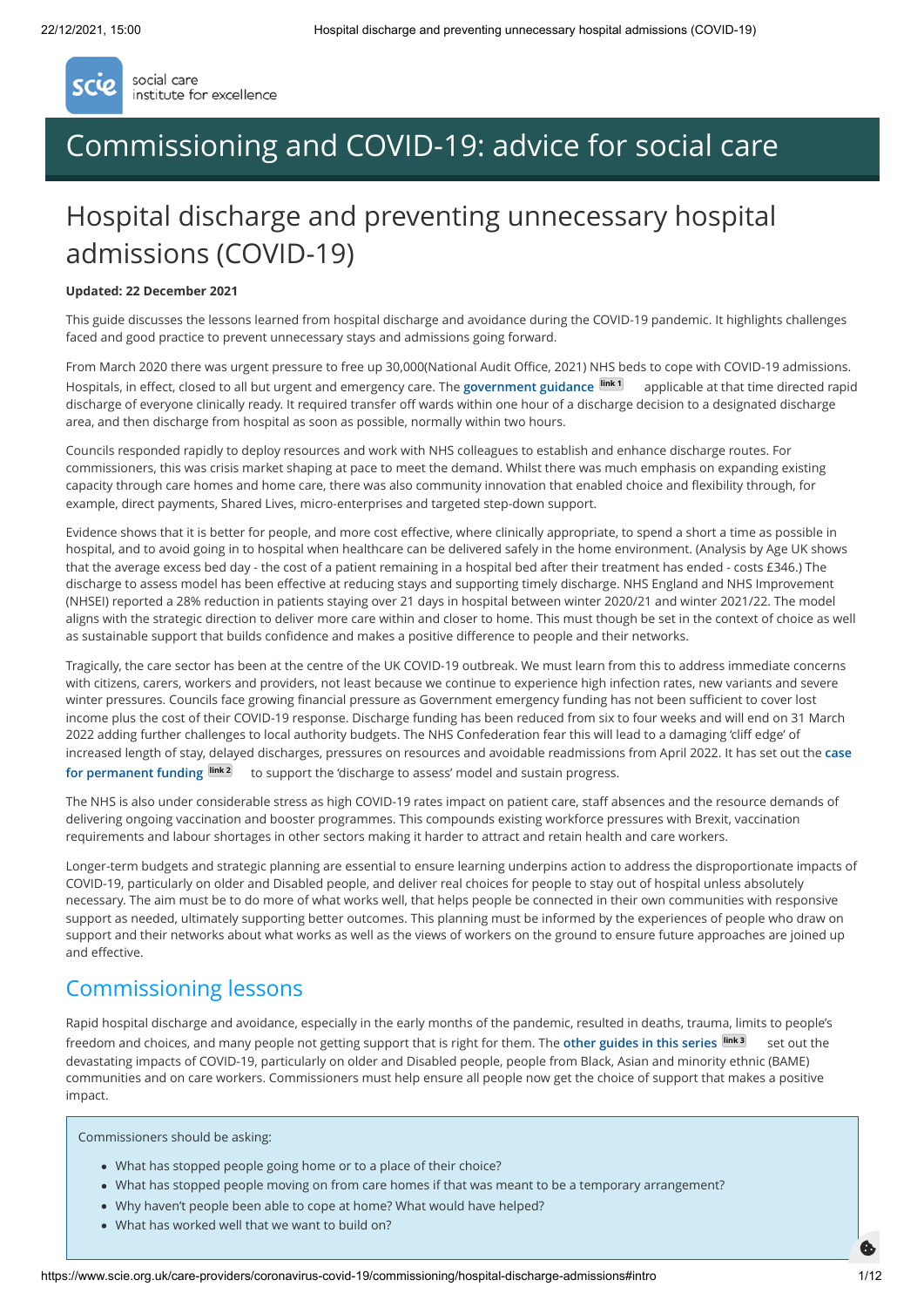There are some common features where discharge and preventing unnecessary hospital admissions has worked well, and these core principles should become the cornerstone of a positive commissioning approach:

- **Leadership** strong local decision-making based on good local evidence has saved lives. Good leadership listens to people and creates the conditions to identify solutions.
- **Choice** people have better outcomes where there is more diverse provision, along with good information and advice so people are empowered to make choices that are right for them. Good holistic support keeps people connected to their networks and communities.
- **Agile and confident** commissioning that develops flexible solutions based on knowing communities and providers well, including local businesses.
- **E.** Co-production that genuinely shapes decisions and understands the impacts on people who need care and support, and on carers.
- **Communication** and relationships with social care practitioners, support workers, providers and community groups are vital. What issues and barriers are they aware of? What are their ideas for solutions?
- **Integrated and collaborative** working across systems, including with housing partners, using holistic and whole-family approaches, to reduce hand-offs, delays and confusion.

# What are the immediate issues to be addressed?

In the early months of the pandemic commissioners were dealing with urgent issues to ensure people with support needs and workers were safe, to secure delivery capacity and support the viability of providers. Significant time has elapsed since the start of the pandemic but it remains vital to understand and address issues that still affect many people following hospital discharge. Commissioners must also ensure that where there have been positive changes and better approaches to reduce hospital stays and preventable admissions, these are embedded and built into ongoing recovery plans. Commissioners need to avoid reconstructing things people don't want. Immediate commissioning tasks include:

- Understand where people have been moved to and who is still not living the way they would wish to. Commit to a clear focus on choices. For people who were discharged to care homes, find out where they want to be and ensure the local capacity, information and advice to support those choices. Ensure there is follow-up and choices for people whose homes may be unsuitable or whose informal caring arrangements may no longer be sustainable.
- Use evidence about the risks understand local impacts and how to avoid repetition of what didn't go well. This may need particular focus on larger care homes, services that were unable to operate during the pandemic or how specific groups have been affected.
- Avoid hospital re-admission by maximising independence support and health interventions including through timely provision of **[reablement](https://www.scie.org.uk/reablement) link 4** and technology. Consider how existing contracts and local services can support this.
- Address the trauma that people have faced. This might be via mental health and bereavement support for people who use services, carers and workers. This is vital so people get the help they need and, where appropriate, are supported to continue their work roles or to sustain their caring roles (if they wish to). Support needs to reach workers who have since left the field, perhaps as a result of their experiences during the pandemic. Particular attention will need to be paid to reaching hidden carers.
- Improve quality of life what can be done quickly and safely to improve people's health and wellbeing? This means attention to visiting arrangements, supporting positive relationships, safely restarting activities, supporting digital connections too so people aren't further excluded, and ensuring the availability of advocacy and carer support.
- Stabilise the market, but plan for the long term. Commissioners need to ascertain which services have done well and which could do better with some support. Are there any off the radar such as hospices, services for carers or more innovative community supports? What is the ongoing role of mutual aid groups and can they be better supported? What are the financial challenges and opportunities?
- Equalities understand and address the impacts of hospital discharge and prevention across different communities. Data tells an important story but linking directly with communities is vital to understand respective experiences, ideas and to co-design appropriate local solutions.
- Co-production people must be at the centre in decisions that affect their lives and in designing services and solutions. People need choice and control so support is built around their strengths, own networks of support, and resources (assets) that can be mobilised from the local community. It is important to afford sufficient time to understand people's experience of coming out of or staying out of hospital – their fears, concerns, what worked well, what didn't – so this can properly inform local plans. This will not be just about health and care services, but about wider community support and access.
- Financial planning is vital to ensure innovative and sustainable approaches don't suffer as councils struggle to balance the books and perhaps revert instead to traditional delivery. A focus on enablement, prevention and connections is vital particularly for those who have been discharged from hospital with expensive packages of care, but without the ongoing focus on rebuilding confidence and connections.

# Discharge guidance and good practice advice

The discharge to assess model has been implemented since March 2020 to support more people to be discharged to their own home, reduce the length of stay in acute care, improve people's outcomes following a period of rehabilitation and recovery, and to minimise the need for long-term care at the end of a person's rehabilitation.

The [discharge guidance](https://www.gov.uk/government/collections/hospital-discharge-service-guidance) **link<sup>5</sup>** sets out a 'discharge home today' policy requiring collaboration and joint working between providers and commissioners to deliver operational coordination and ensure provider capacity. There are four pathways, each with anticipated percentage uptake, with community health services taking the lead for people needing any level of support under the **discharge to assess model** (D2A):

Pathway 0 60 per cent of people: simple discharge, no input from health/social care.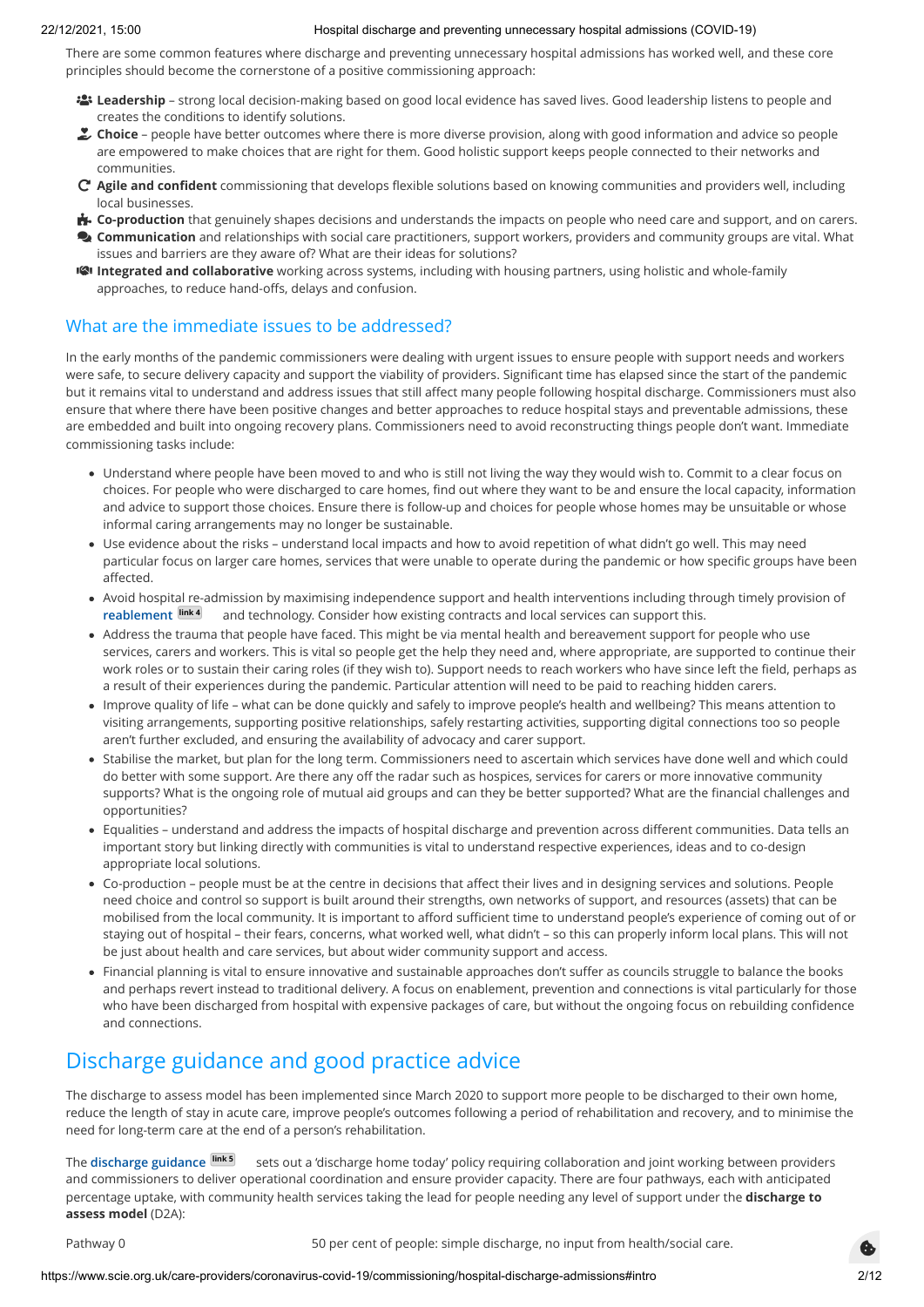Pathway 1 1 and 45 per cent of people: support to recover at home; able to return home with support from health and/or social care.

Pathway 2 4 per cent of people: rehabilitation or short-term care in a bed-based setting.

Pathway 3 1 per cent of people require ongoing 24-hour nursing care, often in a bedded setting; longterm care is likely to be required.

There are three stages to the discharge to access model:

## $\blacktriangledown$  Stage 1 – Review each individual daily and identify people for discharge to leave that day

A clinically-led review (or equivalent in a community hospital setting) involving social care colleagues focusing on 'Why not home? Why not today?' for those not needing 24-hour care and 'If not home today, then when?' to set an expected date of discharge.

## $\blacktriangledown$  Stage 2 – Multidisciplinary work to plan discharge

Once the decision has been made to discharge a patient, community health, social care and acute staff work together (including housing professionals where applicable) to ensure that the patient is discharged on time.

### $\blacktriangledown$  Stage 3 – Assessment and care planning at home

Assessment and care planning is then carried out at home. The single coordinator ensures staff and equipment are available to provide for immediate care needs, review and assess for longer-term care packages or end the support if no longer required. This should ideally take place on the same day of discharge. If needed, a care coordinator works with the person in their 'temporary' care home to ensure they can move as soon as possible to their chosen long-term care home or return to their own home.

No one should need to transfer permanently into a care home for the first time following an acute hospital admission. Everyone should be offered the opportunity to recover and rehabilitate at home or in a bedded setting before their long-term needs and options are assessed and agreed. For people whose needs are too great to return to their own home, short-term care and recovery/rehabilitation in a bedded care facility will be arranged through the case manager. Assessment and personalised care and support planning will then happen towards the end of the recovery/rehabilitation period.

A carer's assessment can be completed after discharge, but should be undertaken before caring responsibilities begin if this is a new caring duty or if there are increased care needs.

A financial assessment by the local authority will also be required if ongoing social care is needed.

During the emergency period, the Government funded (via the NHS) post-discharge recovery and support services, rehabilitation and reablement (over and above those in place prior to admission) for up to six weeks. This reduced to four weeks from 1 July 2021. The scheme will end 31 March 2022 and will not fund care delivered after this date.

### ▼ Making it happen - discharge guidance

The guidance sets out the respective roles and lead responsibilities for implementation and to ensure seven-day-a-week discharge arrangements as summarised below.

- Clinical commissioning groups' (CCGs) commissioners need to work with local authorities to ensure sufficient provision based on home-first discharge to assess principles and that an appropriate market rate is paid for support. This must also ensure appropriate commissioning arrangements for palliative care and support at end of life.
- Staff to be deployed flexibly to coordinate, manage and support the discharge arrangements. Multidisciplinary teams to arrange packages of support and equipment for discharge and follow up patients to assess for long-term needs.
- Delivery of enhanced occupational therapy and physiotherapy to support discharge and recovery.
- Councils and adult social care to coordinate discharge work with voluntary sector organisations.
- Councils to lead the contracting responsibilities to expand capacity in home care, care homes and reablement services paid for from the NHS.
- Community palliative care teams to take responsibility for anyone identified as being in the last days or weeks of life and needing support at home or transfer to a hospice.
- Care providers including hospices should maintain capacity and identify vacancies completing the Capacity Tracker daily.
- Systems partners CCGs, trusts and ICSs/STPs to agree and support expected levels of performance and ensure appropriate data collection to inform the best outcomes for individuals and ensure discharge pathways are working effectively. This includes understanding where people have moved on to and why some people remain in hospital.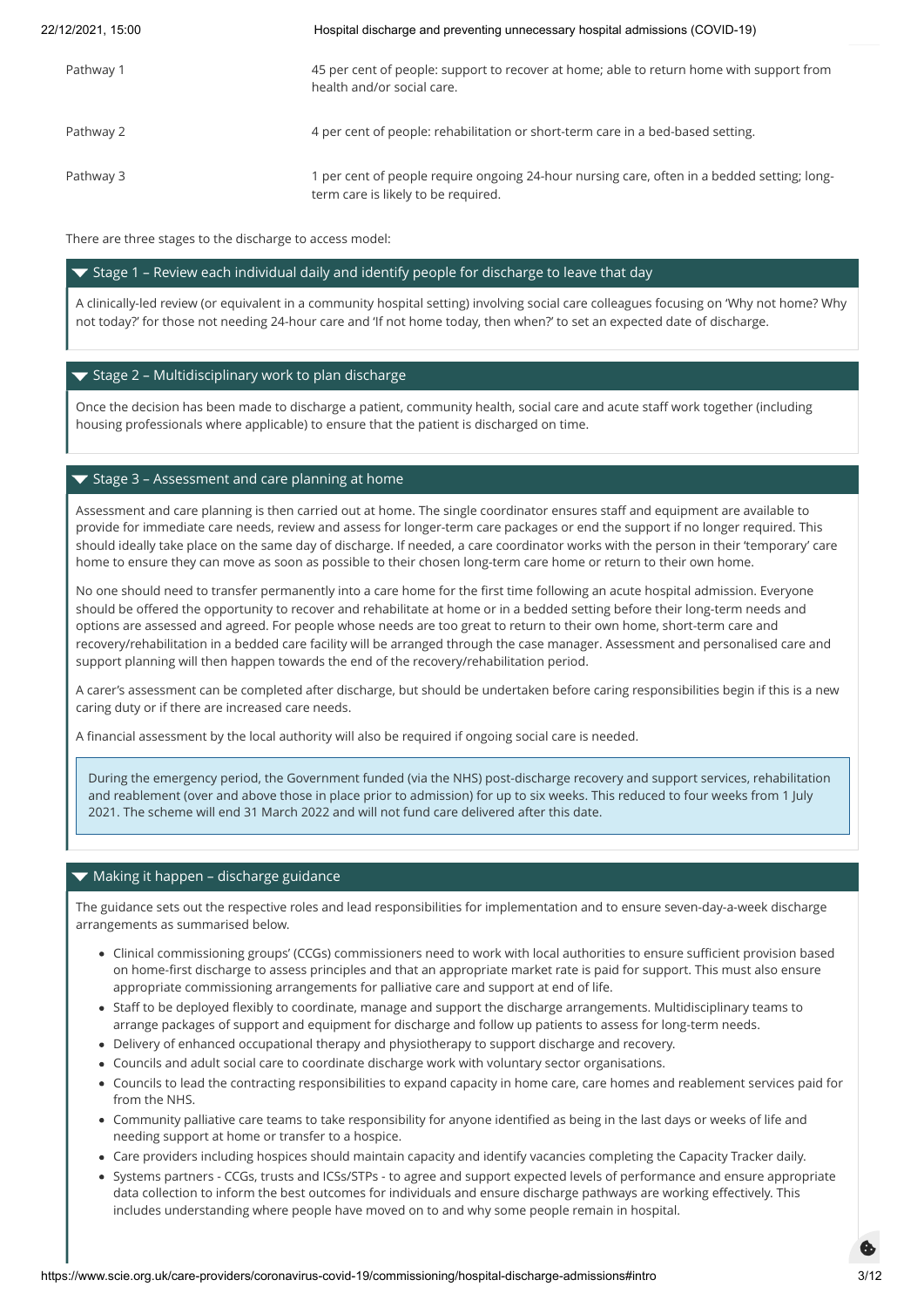There were huge concerns early in the pandemic over people being discharged in to care settings without the necessary testing and [before care homes had advice about arrangements for isolation. There is now specific guidance regarding](https://www.gov.uk/government/publications/designated-settings-for-people-discharged-to-a-care-home/discharge-into-care-homes-for-people-who-have-tested-positive-for-covid-19) **discharge into care homes for people who have tested positive for COVID-19 link 6** (DHSC, 2020) and **discharge into care homes: designated settings link 7**  [\(December 2020; updated May 2021\). This requires hospitals to undertake PCR tests on all people discharged into a care hom](https://www.gov.uk/government/publications/designated-settings-for-people-discharged-to-a-care-home)e in the 48 hours prior to discharge.

[People who test negative can be discharged to any care home where they should undergo 14 days of isolation as a](https://www.gov.uk/government/publications/coronavirus-covid-19-admission-and-care-of-people-in-care-homes/coronavirus-covid-19-admission-and-care-of-people-in-care-homes#section-1-admission) **precautionary measure link 8** . The outcome of tests should be shared with care homes prior to discharge and be included in the discharge summary information.

Anyone testing positive who would otherwise be returning to the care home from where they were admitted, or for individuals who are unable to go home and being discharged to a care home for the first time should be discharged into a designated setting in the first instance. There are some exceptions such as people who are within 90 days of their initial illness onset and not considered to pose an infection risk.

The guidance requires commissioners to ensure sufficient provision of designated settings (see later) for people to be safely discharged to. These are settings that the Care Quality Commission (CQC) has inspected and assured for infection prevention control (IPC) standards as meeting **[CQC's IPC protocol](https://www.cqc.org.uk/guidance-providers/residential-adult-social-care/infection-prevention-control-care-homes) link 9** and as having the ability to zone COVID-19 positive residents with a dedicated workforce and high levels of ventilation. People should undergo a 14-day period of isolation before moving into a care home from a designated setting. The costs of the designated facilities will be met through the £588 million discharge funding.

# Good practice advice to improve hospital discharge

Commissioners have an important role in supporting effective systems across health, social care and beyond so people can leave hospital at the right time, to the right place with the right support. This includes governance and market shaping to ensure the capacity and choice of quality provision. It's much better for a person's physical and mental wellbeing to leave hospital as soon as medically 'optimised' for discharge. Every extra day in hospital adds risks of functional decline particularly for older people. Yet, each year, nearly 350,000 patients spend more than three weeks in acute hospitals. The 'Where Best Next?' campaign asks 'Why not home? Why not today?' and promotes early planning and multidisciplinary work to ensure discharge is person-centred, appropriate and timely. This is needed beyond the funding of discharge programme to ensure ongoing focus on outcomes and swift but appropriate discharge.

'**[People First, Manage What Matters](https://reducingdtoc.com/) link 10** ' sets out ways to improve patient flow and reduce the numbers of delayed transfers by:

- improving hospital discharge including **[discharge to the care sector](https://www.nhs.uk/NHSEngland/keogh-review/Documents/quick-guides/Quick-Guide-Improving-hospital-discharge-into-the-care-sector.pdf) link 11**
- making better use of care at home
- enhancing health in care homes
- using trusted assessment approaches.

The LGA **[High Impact Change Model](https://www.local.gov.uk/our-support/our-improvement-offer/care-and-health-improvement/systems-resilience/refreshing-high) link 12** for managing transfers of care outlines changes to improve health and wellbeing, minimise unnecessary hospital stays year-round and encourage new interventions. It is underpinned by the **Ethical Framework for Adult Social Care** to support quality outcomes for people based on what matters to them. Key elements of particular interest to commissioners are:

- Early discharge planning with systems to monitor and respond to demand and capacity. It proposes a 'place-based approach' to develop creative solutions which could focus on, for example, health inequalities or risk groups needing targeted support post-COVID-19 infection.
- Home first as the preferred option, rather than by default to bed-based care.
- Discharge to assess (D2A) with a single point of access and multidisciplinary working for holistic approaches and to remove handoffs.
- Engagement and choice. A hospital is not the right environment for people to make long-term decisions about their ongoing care and support needs so assessments should be at home with families, carers or advocates, after reablement or rehabilitation if required.
- Trusted assessment using asset- or strengths-based approaches to build on people's skills, networks and promote their connections and independence.
- The use of effective housing, home adaptations and assistive technology services to enable people to live as independently as possible.
- Improved discharge to care homes when that is the choice.

ADASS & LGA (February, 2021) set out 'top tips' in **[implementing a home first approach to discharge from hospital](https://www.local.gov.uk/implementing-home-first-approach-discharge-hospital) link 13** which focus on leadership, clear governance and joint-funding arrangements, pathways, partnership and integration opportunities; collaborative commissioning, workforce, and effective use of data.

# Factors affecting people's experience of hospital discharge and admissions prevention

The success of any approaches must also be judged by people's experiences and so commissioners should design in ways to listen to people – how things have gone and what could have worked better.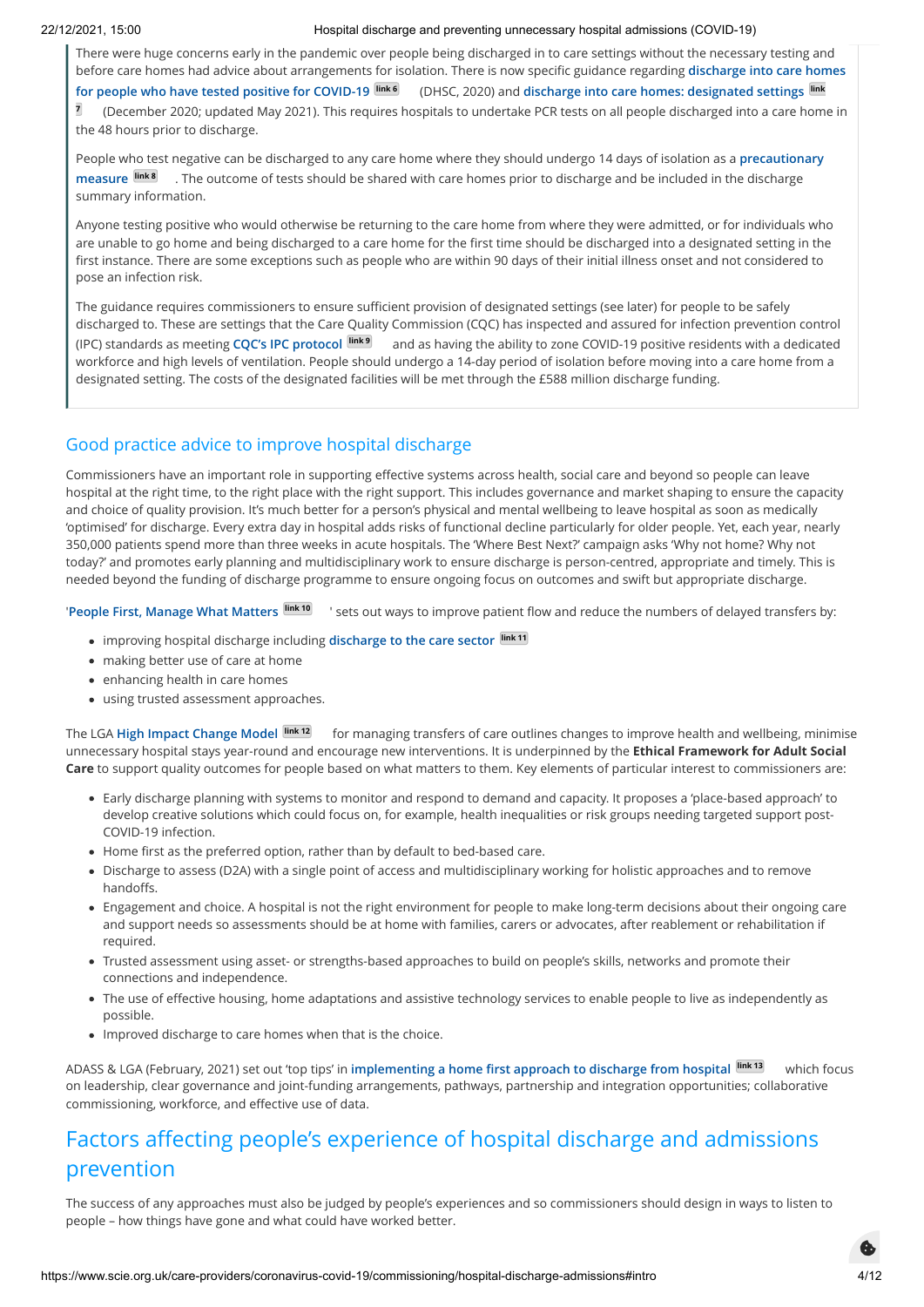**[Social Care Future - Living in the place we call home \(Social Care Future\)](https://socialcarefuture.org.uk/living-in-the-place-we-call-home/)** *link 14* Social Care Future - Living in the place we call home (Social Care Future) *link 14* **I** I need more help when I come out of hospital, just temporarily, and this shouldn't be something I need to fight for or organise myself when the doctors have said it is a condition of me going home.

 $\overline{\phantom{a}}$ 

It is vital on leaving hospital that people and their networks are empowered and understand what will happen next, especially as discharge can happen at pace. Hospital discharge fact sheets such as those by **[Age UK](https://www.ageuk.org.uk/globalassets/age-uk/documents/factsheets/fs37_hospital_discharge_fcs.pdf) link 15** and **[Alzheimer's Society](https://www.alzheimers.org.uk/get-support/help-dementia-care/hospital-discharge) link 16** can help. People also need to understand that care may become chargeable – something that may be an unwelcome surprise to many.

People's living circumstances play a significant role too - do they have friends and neighbours they can call on; do they have digital access? **Red Cross** research in 2019 found examples of people returning to homes inappropriate for their recovery, with no hot water or heating or homes where they struggled to be independent or felt unable to get upstairs to the toilet. It also found that many clinical staff and some social care staff were not aware of other services, often offered by the voluntary and community sector. It recommended that people's non-clinical needs should have parity of esteem with their clinical needs. Improvements should include commissioners and providers harnessing the power of non-clinical support, including the voluntary and community sector; and the development of a discharge 'independence check', much of which should be covered through D2A, which would address:

- Practical independence (for example, suitable home environment and adaptations)
- Social independence (for example, risk of loneliness and social isolation, if they have meaningful connections and support networks)
- Psychological independence (for example, how they are feeling about going home, dealing with stress associated with injury)
- Physical independence (for example, washing, getting dressed, making tea) and mobility (for example, need for a short-term wheelchair loan)
- Financial independence (for example, ability to cope with financial burdens).

Analysis by **[NHS England](https://www.england.nhs.uk/wp-content/uploads/2014/03/red-acsc-em-admissions.pdf) link 17** demonstrated a strong relationship between the rate of emergency admissions and socio-economic deprivation. In areas where the most deprived 10 per cent of the population live, the rate of emergency admissions is more than twice that in areas where the most affluent 10 per cent of the population of England live. It also showed that higher rates of expenditure on social care appear to be associated with lower levels of emergency admissions.

The pressures on availability of home care, due to lack of or churn of workers, as well as a time and task focus, may mean people don't get the right amount or the right type of support to enable them to stay safely at home.

People's access to GPs also impacts on emergency admissions. **[The Health Foundation](https://www.health.org.uk/publications/reducing-hospital-admissions-by-improving-continuity-of-care-in-general-practice) link 18** found lower rates of emergency admissions for people who found it very easy to access their GP surgery on the phone and for people who were always or almost always able to see their preferred GP if they had one.

# Challenges in transfers to care homes

Data analysing COVID-19 rates in care homes early in the pandemic found that the likelihood of UK homes being infected with COVID-19 tripled with every additional 20 beds. In homes with fewer than 20 residents, the chance of an outbreak was 5 per cent, but in homes with 60 to 80 residents the likelihood was between 83 and 100 per cent. This trend did not appear to continue into subsequent peaks. The average UK care home has around 36 beds, HC-One, the largest provider of private care homes, averages 50 beds. Care UK, another major chain, averages 66 beds.

The Office for National Statistics found that regular use of temporary 'bank' staff who worked across several homes – a common practice among larger operators – increased the risk of infection more than one and a half times.

**[NHS England](https://www.england.nhs.uk/statistics/statistical-work-areas/) link 19** report that 25,060 hospital patients were discharged to care homes between 17 March and 16 April 2020. Routine testing of all discharges only began on 16 April, by which time there were grave concerns about personal protective equipment (PPE) shortages and that older people would be especially at risk. Some local authorities pre-empted the devastating risks of transmission; they quickly closed care homes to all new admissions and began their own testing programmes, such as in **[Hammersmith & Fulham](https://www.lbhf.gov.uk/articles/news/2020/05/how-hf-helped-local-care-homes-control-covid-19-outbreaks-and-save-lives) link 20** . However, care home discharges (as a percentage of all hospital discharges) across England doubled in late March 2020 from 2 per cent to 4 per cent.

The issues faced in care homes during the first few months of the COVID-19 pandemic include:

- More than **[29,000 excess deaths](https://www.ons.gov.uk/peoplepopulationandcommunity/birthsdeathsandmarriages/deaths/articles/deathsinvolvingcovid19inthecaresectorenglandandwales/deathsoccurringupto12june2020andregisteredupto20june2020provisional) link 21** in care homes up to 12 June 2020 and over 19,000 COVID-19 related deaths from April to end December 2020, and considerable regional variation.
- Over 40 per cent of all care homes **[reported an outbreak up to 7 June 2020](https://assets.publishing.service.gov.uk/government/uploads/system/uploads/attachment_data/file/903085/COVID19_Care_Homes_22_July.pdf) link 22**
- Outbreaks were up to **[20 times more likely in large care homes](https://www.theguardian.com/world/2020/jul/14/covid-19-outbreaks-up-to-20-times-more-likely-in-large-care-homes-uk-study) link 23** . High footfall including agency workers, cooks, cleaners and maintenance engineers, going in and out of the largest homes is thought to have been a key factor for infecting [residents. Non-care staff were less likely to wear PPE and more likely to work across multiple locations](https://www.medrxiv.org/content/10.1101/2020.06.17.20133629v1.full.pdf) **than care workers link 24** .

.

Lack of access to whole-home testing for all residents and staff plus early difficulties using the national testing programme added to transmission risks.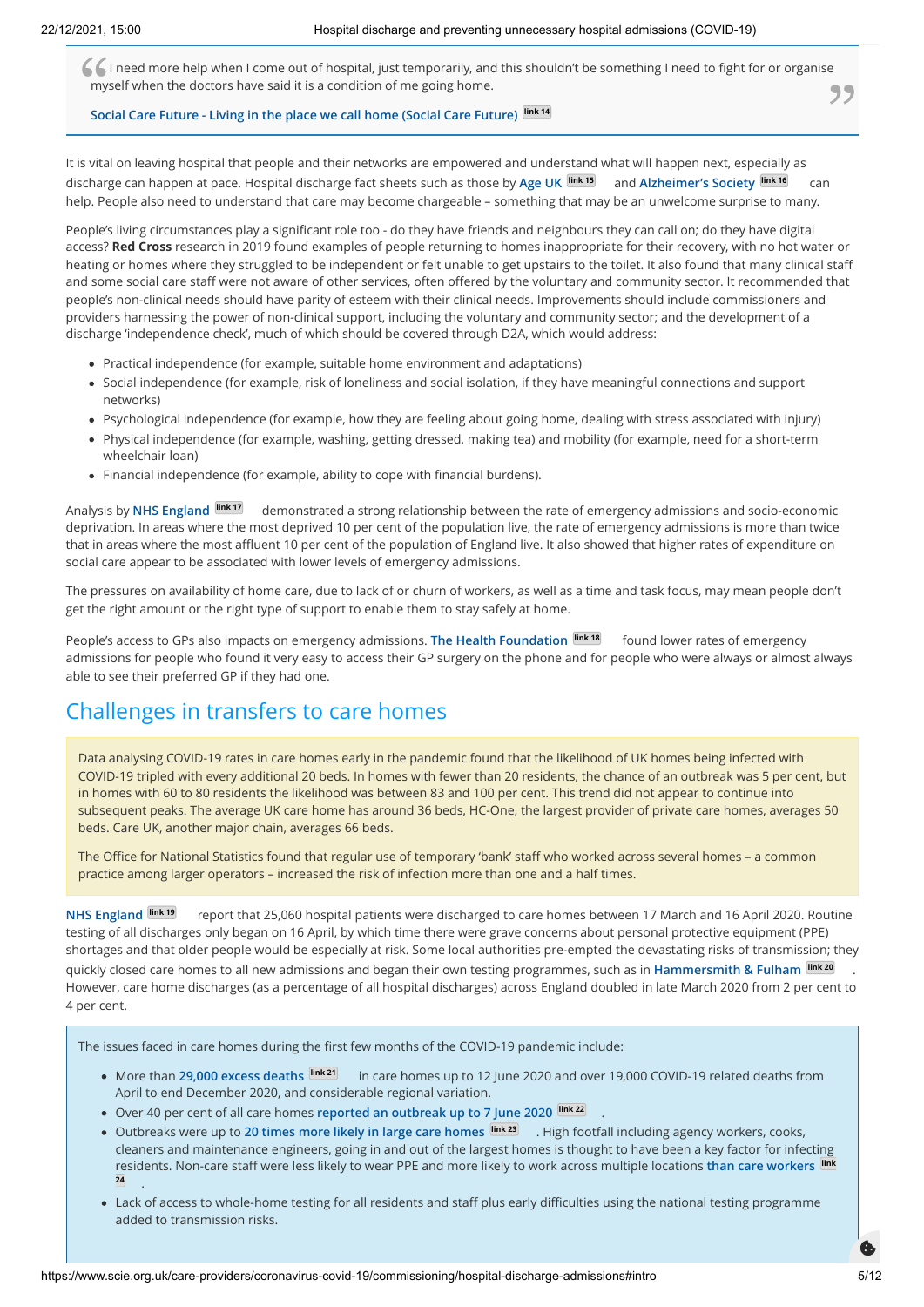- Lack of specialist healthcare going into care homes which resulted in people suffering a range of health complications not just COVID-19.
- Residents many of whom have dementia experienced distress, confined to their rooms with no outside visitors for months on end.
- Poor or rushed assessments following rapid discharge from hospital made it hard for staff to understand the needs of new residents.

**[Morciano et al](https://doi.org/10.1186/s12916-021-01945-2) link 25** (2021) found that during the first 23 weeks (to 7 August 2020) of the pandemic in England excess deaths were higher in nursing (8.4 per cent) than residential (4.6 per cent) homes. Of the excess deaths, 64.7 per cent were confirmed/suspected COVID-19. Almost all excess deaths were recorded in the quarter (27.4 per cent) of homes with any COVID-19 fatalities.

Care homes implemented enhanced infection control measures and ongoing visiting restrictions to protect residents. These continued over the months and into 2021 as the country experienced new waves of COVID-19. Whilst protecting against infection, restrictions on visiting and residents' freedoms has had a hugely detrimental impact on the health and wellbeing of residents and their families. This is [not to ignore the amazing ways that many care homes have creatively supported ongoing contact and virtual visits. The](https://www.scie.org.uk/files/care-providers/coronavirus/guides/understanding-impact-of-covid-on-citizens.pdf) **SCIE**

**commissioning guide Understanding the impact of COVID-19 responses on citizens link 26** explores in more detail how COVID-19 and the responses to it have affected residents, families and care workers.

**More recent** analysis of CQC data in **ONS** reports show 19,248 COVID-19 related deaths in care homes with 11 beds or more from 10 April 2020 to 31 December 2020 and a further 11,257 in 2021 to 26 November 2021.

A **[CSI report in July 2021](https://indd.adobe.com/view/77ab45bb-7066-42bd-9c10-3187ff7e3669) link 27** highlighted data from CQC COVID-19 insights into care home deaths including the following:

- During the first two peak periods of COVID-19, April to September 2020 and October 2020 to March 2021, 39,350 deaths in care homes were attributed to COVID-19.
- The trend of disproportionately higher death rates attributable to COVID-19 in larger homes that was evident in the first peak did not continue into the second, though there was a higher prevalence in homes specialising in dementia, and in nursing homes.
- The estimated 15,356 deaths in care homes attributable to COVID-19 between April and September 2020 accounted for 17 per cent of the nearly 95,000 care home deaths during the same period.
- 56 per cent of care homes in England reported no COVID-19 related deaths in the period.

It is important for commissioners to understand their local data, what is driving particular trends – good or bad – and what that means for people's journey on leaving hospital. For people who do move into a care home, this should be based on choice rather than lack of viable local alternatives. As further waves of COVID-19 continue, commissioners need to focus on developing alternatives as well as coproducing improvements that support care homes to enhance quality of life and enjoyment for residents and their loved ones.

### Provider concerns

Care home providers have continued to raise concerns about risks, viability and rising costs. They are concerned about contractual obligations for staffing levels and activities, and also contingency planning and share of risk with commissioners. Two-thirds of providers said they fear for their future. HC-One, the UK's largest care home provider, said occupancy levels fell so sharply during the pandemic that it was no longer generating cash. The UK's second largest provider, Four Seasons Health Care, had already gone into administration in April 2019, though **[continued to operate](https://www.bbc.co.uk/news/business-48102859#:~:text=One%20of%20Britain) link 28** . This adds worries for individuals and families concerned that provision will collapse or costs, particularly for self-funders, will continue to rise.

The National Care Forum's **[top tips](https://www.nationalcareforum.org.uk/wp-content/uploads/2020/04/TOP-TIPS-FOR-HOSPITAL-DISHCANGE-DURING-COVID-19.pdf) link 29** reflect concerns as to whether discharge guidance would be properly followed advising providers to:

- √ secure sufficient fees to cover additional and specialist costs
- √ seek guarantees about local community health support
- ✓ insist on testing and COVID-19 status
- √ seek assurance about PPE supplies
- √ insist that assessments give the right information and clarify what happens if the person's needs cannot be met following a full needs and care assessment
- (and nothing else) as the single mechanism for collecting data on COVID cases, bed availability, staffing and PPE pressures. √ complete the capacity tracker link 30

These concerns need attention but commissioners should not prop up the market at all costs if quality and outcomes cannot be demonstrated. Immediate measures continue to be needed to ensure safe support in care homes and to restore people's freedoms, but many people also need to move on. People need viable alternatives for support in the community to secure their choices and outcomes.

# What has helped support hospital discharge and prevent unnecessary admissions?

The examples in this section show a range of approaches and interventions that have supported better outcomes. Some are specific to a particular setting but many could be beneficial with other combinations of support. For example, enhanced health support, connection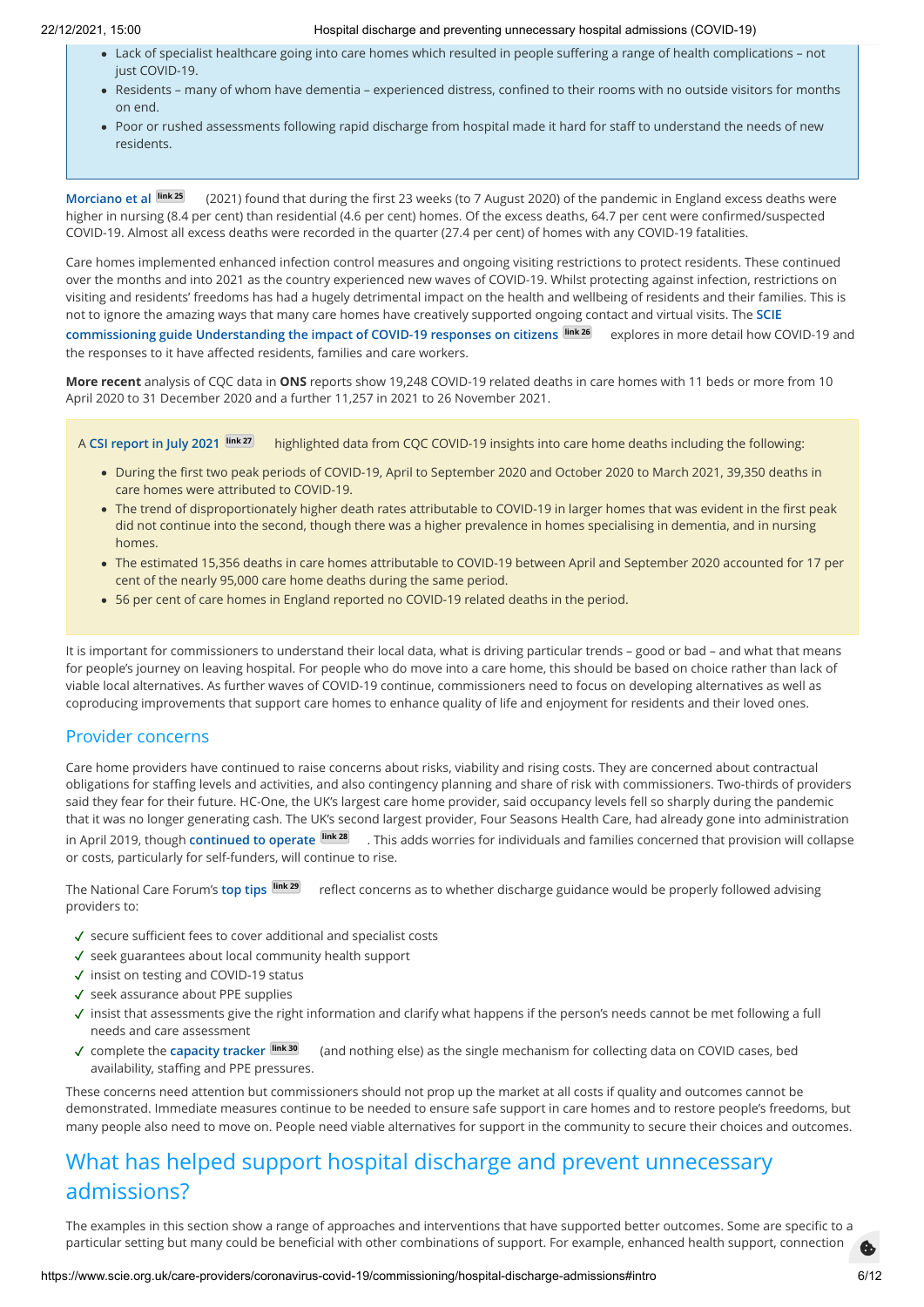with family and friends, support for physical and emotional wellbeing will be helpful in any setting. General enablers of good practice include:

- Support that focuses around people's networks of carers, families and friends.
- Community mobilisation with practical support that connects people with local resources.
- Information, advice and time for people to think through the options that are right for them.
- Flexibility, confidence and responsiveness of providers.
- A confident, supported and empowered workforce.
- Communication, trust and positive relationships with providers including data and intelligence sharing.
- Use of technology that enhances rather than replaces human contact.
- Access to health support and advice.
- Agile commissioning, flexibility of contracts that supports the above.

Local authorities have worked hard to stabilise the sector and ensure the availability of provision for hospital discharge. They have provided funding to providers to support cash flow, sustainability, cover excess costs and extend services. Examples of support in relation to hospital discharge and preventing admissions include:

- Increased rates for home care and care homes, contingency funds for direct payments and financial support for unpaid carers.
- Block booking beds to support viability of homes running under capacity to reduce infection risks and securing capacity in infection-free services.
- Supply of PPE.
- Local testing in advance of and to fill gaps in the national programme.
- Funds to support and sustain voluntary and community sector organisations including funding to expand some activity.
- Workforce support to re-deploy and recruit additional staff or volunteers and provision of training.
- Funding crisis accommodation for people with learning disabilities and mental health needs.

# Actions that have helped discharge and reduced transmission in care homes

The impact on people in care homes has been devastating, so ensuring safe support is a priority along with enabling alternative choices through other support options. Isolating (in the clinical but not emotional sense) infected care home residents is **recognised as essential link 31** [, but transmission within and across care homes has continued well into the pandemic. It is vital to continue to address this even](https://www.bgs.org.uk/resources/covid-19-managing-the-covid-19-pandemic-in-care-homes) as the vaccine is rolled out, given the likely subsequent waves and new variants. The following actions have helped deliver safer and quality support:

- 'Cohorting' residents or creating 'bubbles' has helped minimise transmission and deal with outbreaks without residents always being confined to their rooms. Flexible use of space and care corridors enable staff to avoid crossover of those caring for symptomatic residents.
- Regular testing and re-testing to confirm COVID-19 status and obtaining written confirmation for new referrals. Accepting no new or returning residents unless they can be supported safely.
- In Ealing, the NHS opened a special unit to accept infected care home residents as well as infected hospital patients prior to discharge to homes.
- Minimising outside infection risks to staff by providing transport or car pool so they do not have to use public transport.
- Clear and consistent messages about the use of PPE and training on infection control for care home staff.
- Appropriate medical care to prevent urgent admissions. Examples include video call ward rounds to care homes and follow up calls to relatives; establishing 'virtual' GP and pharmacy appointments for residents via iPads.

Emotional support is vital for people's health and wellbeing. Relatives have also faced anxiety and some care homes have been really creative helping families to stay connected with innovative visits or virtual link ups. Many staff have gone above and beyond: there are examples of workers moving in to minimise risks and to ensure continuity of care.

The work for staff during COVID-19 has often been intensive and isolating. Some providers and councils have provided support such as access to a clinical psychologist, mindfulness and counselling, daily check-ins, more frequent informal supervision, WhatsApp groups and virtual team meetings. Recognising the difficulties is important as is finding things to celebrate and bring enjoyment to people.

C People feel supported at every level; if we can get through this together we can get through anything.

#### **Portsmouth**

# Use of hotels and building based resources

There are examples of step-down facilities being quickly mobilised and staffed by councils, CCGs and nurses to support people who no longer need to be in hospital.

Buckinghamshire Council made up to 240 beds available as a care and reablement centre within just three weeks, staffed by care workers and a team of volunteers. This supports people leaving hospital but unable to return home, as well as those who live at home but who may need temporary short-term support.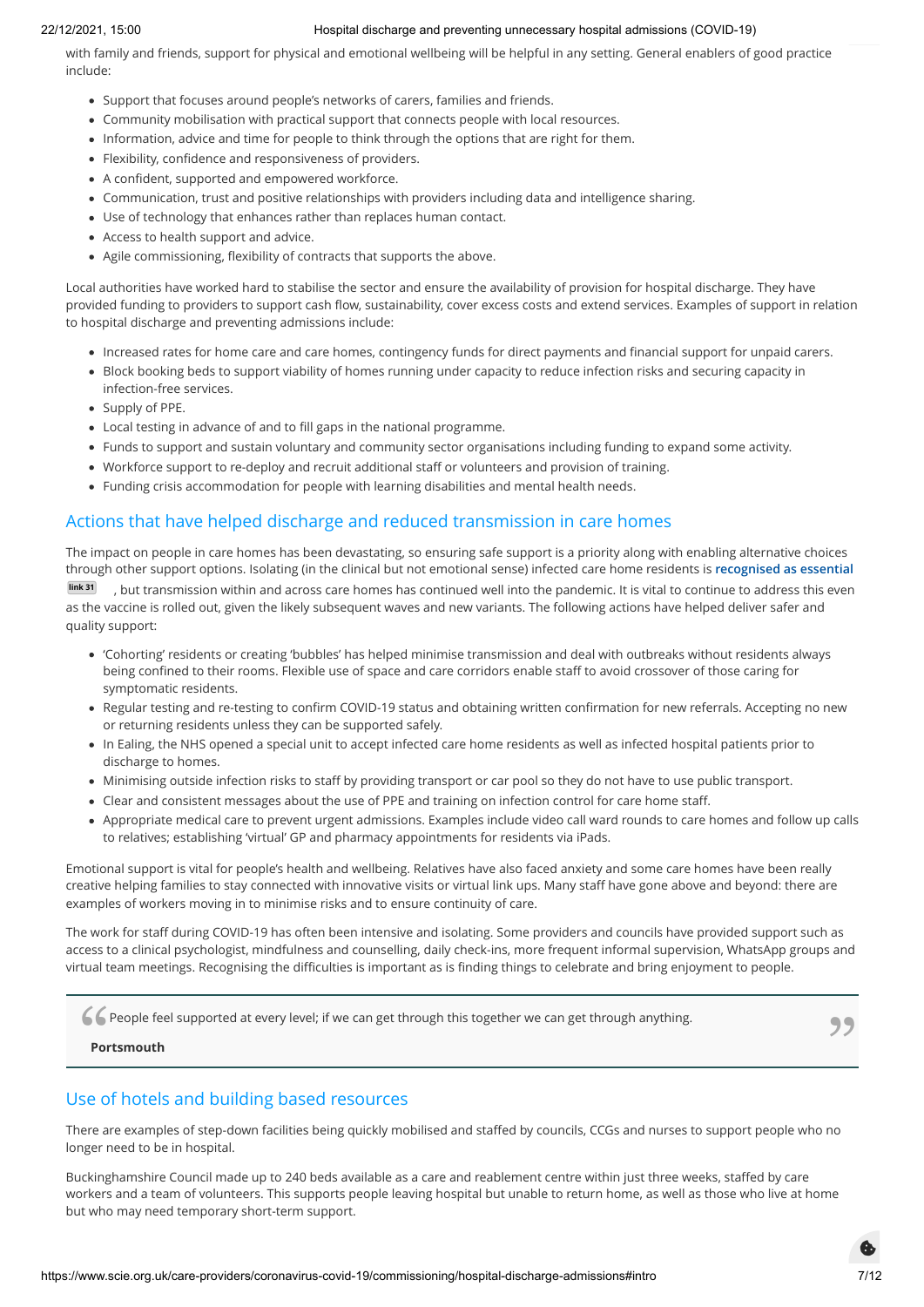Reading Borough Council paid for use of **[hotel rooms](https://healthwatchreading.co.uk/news/2020-04-24/services-turn-hotels-and-equipment-manage-out-hospital-care-during-covid-19-pandemic) link 32** at a local Holiday Inn. This operated as a 'discharge to assess' facility, allowing time to arrange care packages and equipment for people due to go home. Others stayed in the hotel to protect shielding relatives, or self-isolated with COVID-19 symptoms.

Hammersmith & Fulham made similar arrangements with Novotel but these were stood down when capacity was not needed. Astute commissioning enabled good ongoing relationships with the business whilst avoiding expensive contractual commitments.

#### **[UK hotels offer respite to non-COVID patients](https://www.theguardian.com/society/2020/may/03/care-room-with-a-view-uk-hotels-offer-respite-to-non-covid-patients) link 33** (The Guardian)

## Rapid discharge and enablement pathways

Many areas built on existing home-first work (D2A), and enablement approaches to tailor support and provide a 'safety net' for the person. Some areas moved occupational therapists (OTs) to frontline calls to provide or advise on reablement, home equipment and adaptations so people did not lose skills and independence. Other examples that commissioners may want to build on as ongoing approaches are set out below.

The Reactive Emergency Assessment Community Team (REACT) focuses on preventing avoidable admissions in Ipswich and East Suffolk. The integrated team provides a medical crisis response, care home initiative, reablement, specialist dementia support and emergency department front door therapy services.

Accelerated by the crisis, the model was enhanced and integrated with locality Integrated Neighbourhood Teams (INTs). A discharge hub operates seven days per week, and nursing and therapy capacity has shifted from acute to community. Central REACT clinical triage coordinates a localised response from neighbourhood teams within two hours for stable crisis referrals and a specialised response for complex crisis referrals with local team follow-up once stabilised. This has resulted in better patient outcomes, smoother pathways, care closer to home, reduced hospital stays (and associated decline), and lower overall costs.

Portsmouth worked on **[improving flow](https://www.local.gov.uk/covid-19-good-council-practice) link 34** by accelerating their home first approach. Hospital social work staff were deployed into the community to assess people within 24 hours of discharge. A central hub deals with step-up and step-down referrals with 'hotlines' for hospital and community in-reach teams. Length of stay has reduced from four or five days to less than one day.

In Somerset a comprehensive systems approach links hospital discharge and avoidance with **[Community Connect](https://www.somersetcommunityconnect.org.uk/) link 35** to maximise local support and connections. Outcomes through rapid response are enhanced by a locality neighbourhood approach and innovative micro-providers delivering a wide range of flexible support.

**[Developing a capacity and demand model for out of hospital care: learning from supporting seven health and care systems](https://www.local.gov.uk/publications/developing-capacity-and-demand-model-out-hospital-care) link 36** (LGA, 2021) also provides examples and shares the learning from developments that took place in seven health and care communities between July 2020 and June 2021. Whilst there were challenges in bringing together health and social care data to understand the demand and pressures on commissioned services, it demonstrated that the better-staffed community hospitals can help get more older people back to their own homes; and support for care homes by therapists and nurses can also increase the percentage of older people then returning home. Each system was concerned about the availability and supply of domiciliary care and in several places, workshops were organised to explore this and inform local action plans.

## Community mobilisation, micro-enterprise and practical support

The amazing community mobilisation across the country has supported people with food, delivery of medicines and PPE, and kept people connected with phone calls. This practical support and community connectivity provide confidence and reassurance that makes the difference for someone to feel OK being at home.

Somerset **[Community Connect](https://www.somersetcommunityconnect.org.uk/)**  $\frac{\text{link }37}{\text{else}}$  demonstrated how strong community partnerships helped the response to the pandemic. Building on their existing platforms, they adopted a strengths-based and community-led approach to supporting those at risk during the crisis. People shielding are contacted by village agents, social prescribers and district officers. Alongside the voluntary community and social enterprise (VCSE), they coordinate practical support and supplies – 1,300 volunteers are signed up as corona-virus helpers. People are linked with community groups such as neighbours helping neighbours and numerous activities including the 16 talking cafes that are continuing online. Support is truly local and personalised with 575 micro-providers supporting 2,300 people with a range of needs each week.

Practice example: **[Somerset Community Connect](https://www.scie.org.uk/care-providers/coronavirus-covid-19/commissioning/hospital-discharge-admissions/practice-examples#somerset) link 38**

## Enhanced health support and testing across all community options

Enhanced health support and access to testing has helped limit transmission, prevented people going into hospital unnecessarily and enabled people to be discharged safely from hospital. Examples include:

- A local seven-day public health support and advice line on COVID-19 for care providers.
- Expert training and advice, e.g. weekly webinar training session on infection prevention and control for providers.
- Early and easy-to-access arrangements for testing and, importantly, re-testing for people in **all** care and support facilities (e.g. Bexley with Queen Elizabeth Hospital pathology lab).
- Sheltered housing and learning disability homes were set up with a SATs monitor and video consulting.
- Ambulance services providing expert clinical triage for people at home.
- The Hillingdon Hospital set up a neuro outreach service for patients who were discharged early from a neuro rehabilitation unit, or would have been referred to an inpatient neuro rehabilitation service.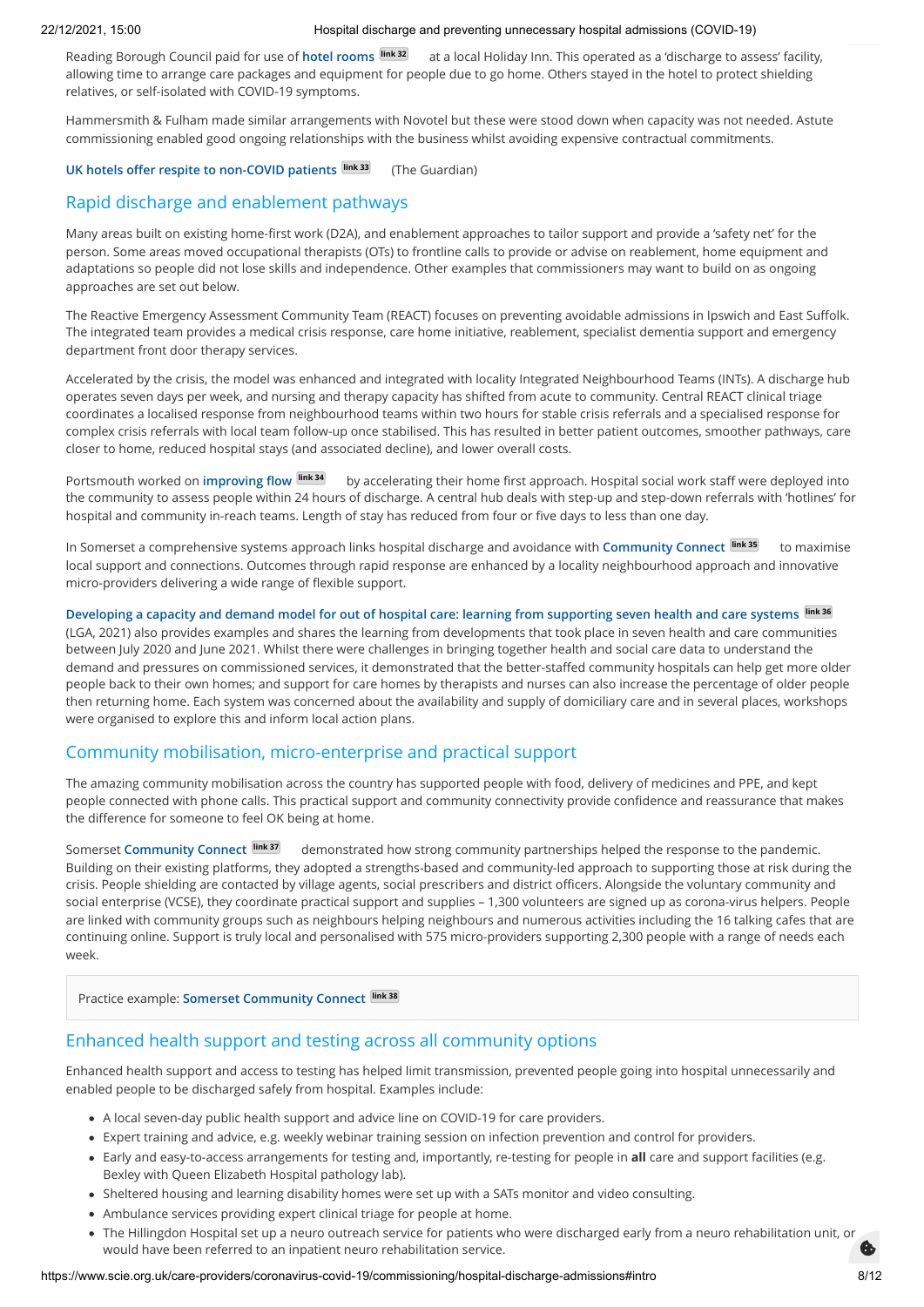- Royal Berkshire Hospital adopted an Italian triage pathway for patients with breathing difficulties. Those able to return home are given a pulse oximeter to monitor their oxygen levels and clinicians track patients by phone.
- Tower Hamlets GP Care Group and Bikeworks provide COVID-19 home monitoring kits including a pulse oximeter, thermometer and blood pressure monitor.

# Support by unpaid carers

Most people discharged from hospital go home and are supported by family, friends or neighbours. There are an estimated 4.5 million extra carers as a result of COVID-19, and most existing carers are providing considerably more care. The right help and advice for carers is essential to support this. Commissioners should seek feedback from carers, carers organisations and from carers assessments to understand the needs. Community and health support with access to rapid support when needed must be available to carers.

- **[Coming out of hospital](https://www.carersuk.org/help-and-advice/practical-support/coming-out-of-hospital) link 39** describes what can help. What makes caring sustainable is often a range of practical support, combinations of paid support, **[short breaks](https://www.scie.org.uk/publications/briefings/briefing05/) link 40** , emergency back up and advice rather than an all or nothing input.
- Practical support quickly in place is vital e.g. PPE, food, the right equipment and healthcare. Peer and emotional support is important as many carers feel isolated and abandoned. Carers often face a huge financial hit so advice about employment, finances and benefits is essential for carers supporting loved ones out of hospital.
- Support for the use of direct payments including to pay carers for the additional support they have taken on has enabled some people to get the support they need whilst shielding and settling home after hospital.
- Young adult carers may be facing additional pressures during lockdown. These co-produced **[top tips](https://www.actionforcarers.org.uk/wp-content/uploads/2020/06/Top-tips-on-identifying-and-supporting-young-carers-during-Covid19-how-education-staff-can-help.pdf) link 41** , whilst aimed at education staff, provide great advice on supporting and identifying young carers.

# Direct payments

Direct payments (DPs) offer choice and control enabling people to put in place support that is right for them. This can be ideal for hospital discharge and flexible support to prevent unnecessary hospital admissions. Examples of recent use include:

- Targeted information to discharge teams about DPs and early information to explain to people who are leaving hospital how DPs could be used.
- Support and reassurance to use DPs flexibly to continue to meet needs during changing circumstances.
- Advice on employing family and household members when other support isn't appropriate due to transmission risks, including for hospital step down.

## **Hospices**

Hospices frequently demonstrate good practice with compassionate and whole-family approaches. In relation to hospital discharge, the following examples are of note where a hospice:

- increased inpatient unit bed capacity by 10 beds to support rapid discharge of end of life patients
- repurposed its wellbeing centre therapy rooms providing extra inpatient rooms
- re-organised its community team to provide a 24-hour rapid response team in the community linking closely with NHS neighbourhood teams.

# Community support

Commissioners in many areas secured extra capacity with homecare providers to ensure ongoing support where needed for people discharged from hospital or for people not able to access regular activities. In addition, diverse person-centred flexible support, including that from locally based community-focused organisations or user-led orgnisations helps to achieve good outcomes and respond to people's changing circumstances:

- Self-managing teams e.g. **[Wellbeing Teams](https://wellbeingteams.org/) link 42** are by definition flexible and responsive coordinating support around people's networks. These approaches work well for hospital discharge and can also enhance input when people would otherwise face a bed-based admission.
- Individual service funds (ISFs) are similarly flexible as providers (e.g. **[Yarrow](https://www.caretalk.co.uk/yarrow-a-new-model-for-supporting-adults-with-learning-disabilities/) link 43** ) can flex support quickly in line with people's needs and preferences and make really good community connections.

# Shared Lives

**Shared Lives Plus**

Shared Lives offers high quality support for people with a range of needs and is strongly placed to respond rapidly to add local capacity (**[Growing Shared Lives](https://sharedlivesplus.org.uk/news-campaigns-and-jobs/growing-shared-lives/health/) link 44** ) including for hospital discharge such as that offered by **[PSS home from hospital](http://psspeople.com/help-for-professionals/social-care/home-from-hospital) link 45** .

C Lots of evidence of how it works really well for hospital discharge and back to independence but also builds relationships and connection that is sustained even when people move back home. Lots of schemes taking referral connection that is sustained even when people move back home. Lots of schemes taking referrals, fast tracking new carers assessments, using tech to make matches, etc. Now that testing is more widely available, it should make things easier, too. We want to scale this solution up in response to the crisis.<br> **Shared Lives Plus**<br> **Shared Lives Plus**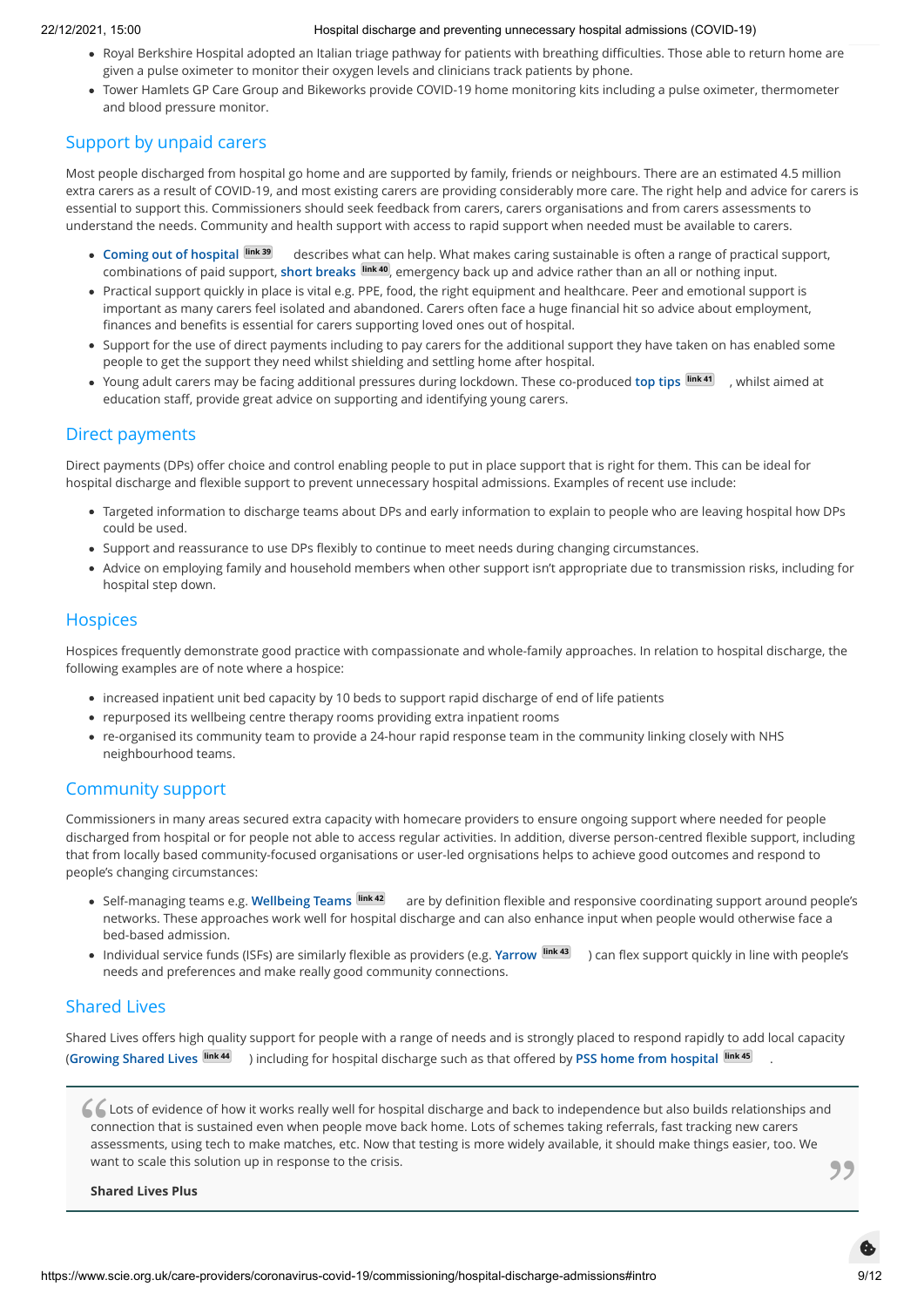Shared Lives schemes are already successfully supporting people with a range of health needs, including mental ill-health and acquired brain injury. The **[Shared Lives in Health report](https://sharedlivesplus.org.uk/wp-content/uploads/2020/06/Shared-Lives-in-Health-FINAL.pdf) link 46** demonstrates potential to use health budgets to effectively support more people with a range of health needs and scale Shared Lives accordingly.

Shared Lives can support reablement and provide a safe, family environment that offers professional, regulated care. In the current climate this is especially relevant when we consider the increased pressure on our health current climate this is especially relevant when we consider the increased pressure on our health services during COVID-19.  $\overline{\phantom{a}}$ 

**Anna McEwen, (then) Executive Director of Support and Development for Shared Lives Plus**

## Support for people with mental health support needs

People's mental health may have been adversely affected during the lockdown. These examples show how local services have reconfigured their offer:

- South West London and St George's Mental Health NHS Trust set up a 24/7 mental health emergency department for patients in crisis. A dedicated phone line enables people to attend the mental health emergency department and avoid acute hospital emergency departments.
- West London NHS Trust reconfigured an acute mental health ward to care for patients with COVID-19.

[For more examples of how communities and providers have been responding during COVID-19, please see](https://www.local.gov.uk/our-support/coronavirus-council-information-and-support/covid-19-service-information/covid-19-adult) **COVID-19: adult social care and support link 47** (LGA), **[Innovation and inspiration: examples of how providers are responding to coronavirus \(COVID-19\)](https://www.cqc.org.uk/publications/innovation-inspiration-examples-how-providers-are-responding-coronavirus-covid-19) link 48** (CQC) and **[COVID-19 information for adult social care](https://www.thinklocalactpersonal.org.uk/covid-19/) link 49** (TLAP).

# Next steps for commissioning

COVID-19 has shown that hospital discharge can be rapid and support can adapt to help people remain at home. Commissioners should help mainstream approaches that really promote choice, positive outcomes as well as deliver efficiently and at pace. Commissioners need to build evidence to understand what's helped people return home with the right support and what barriers still remain.

You can't magic this all overnight. If you are starting from a place of limited choice and collaboration, it will be about addressing immediate risks and building platforms. If you already have a broader base of choice that has worked well, this can be a springboard for next steps. Listening to people's experience is key to co-producing commissioning plans that start to put things right and plan for a more valued future. Planning for next steps must address equalities, choice, risk and assume future spikes. Starting points might include:

#### Reduce immediate risks

Don't invest in provision that adds extra risks. Work with providers to ensure all care homes, especially larger ones, implement plans to minimise transmission risks, but that don't make life intolerable. Don't let contract terms or poor working conditions inhibit necessary improvements. Plans should address equalities and must not compromise on quality of life. Providers should develop these with residents, staff and relatives.

What are the immediate risks to market sustainability? Co-produce contingency plans that look to the longer term to reshape a more diverse market. Money will need to move away from provision that does not deliver good outcomes for local people and local communities.

#### **Ensure choice and develop alternatives to care homes**

Choice is essential to support good outcomes for people leaving hospital. Being moved to a care home not of your choice or going home feeling afraid and isolated is not a good outcome. Many people are in the wrong place as a result of COVID-19. Help remove the barriers including retaining good joint work with health. Ensure individuals, families and discharge teams have all the support they need so citizens can go home or move on to a setting of their choice with the right support.

Plans must be inclusive of people with learning disabilities and mental health needs who still face long stays in assessment and treatment units or provision that restricts their choice and freedoms.

Urgently build community alternatives to care homes and ensure people are aware of these alternatives. With colleagues, communities and citizens, map the range of support that is available and address the gaps. What have discharge teams struggled with? Are home adaptations and tech readily available? What has worked well that can scale quickly? What sort of jobs will attract and retain good workers? Investing in good support for direct payments, community innovation such as micro-providers, self-managing [teams and Shared Lives is wise commissioning at any time – they deliver better outcomes, support local economies and are](https://www.scie.org.uk/transforming-care/innovation/network) **better value for money link 50** .

#### $\blacktriangledown$  Build on community connections

People are not separate to the communities in which they live and work. Many local businesses have contributed to a fairer supportive response, neighbours have helped neighbours, supposedly 'vulnerable' people have challenged and are paving a better way for others both locally and nationally. Disabled people's organisations (DPOs) have fought to highlight barriers and protect people's human rights.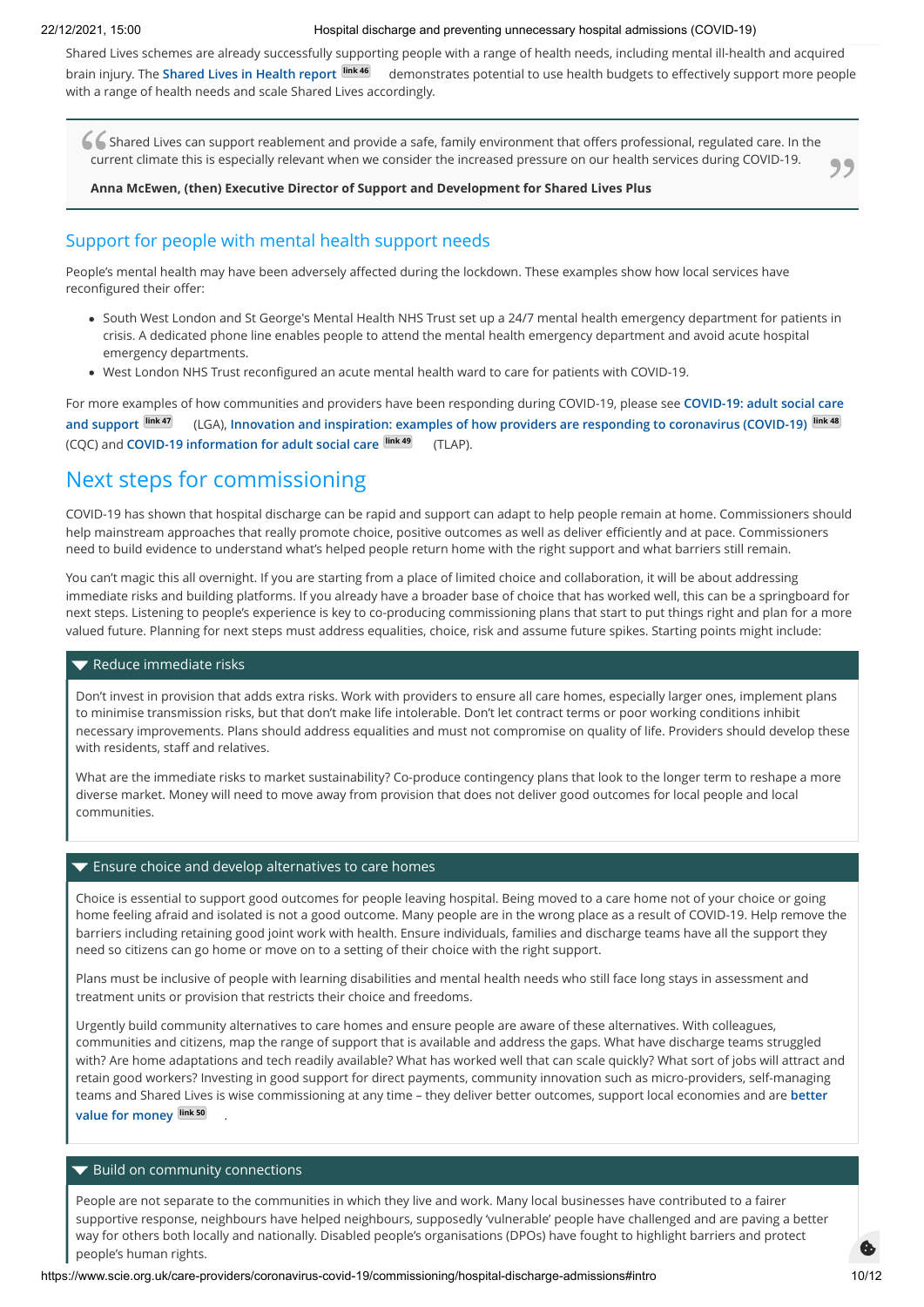Carers are part of those communities and their support is vital if people are to have the choice to remain in their own home. Many carers are at breaking point. There must be proper investment in carer support – it is the right thing to do and far less costly than if arrangements break down.

Understand the role of community support and mutual aid groups in enabling home from hospital. They are essential to connections and practical support – what do they need to continue being part of local solutions including for the longer term?

# Further information

For more details about impacts and supporting better practice, please see SCIE's guide on **[Care homes and COVID-19](https://www.scie.org.uk/care-providers/coronavirus-covid-19/care-homes) link 51**

An overview of key issues facing the adult social care sector in England during the coronavirus (Covid-19) pandemic is summarised in the briefing **[Coronavirus: Adult social care key issues and sources](https://researchbriefings.files.parliament.uk/documents/CBP-9019/CBP-9019.pdf) link 52** (House of Commons Library briefing, July 2021). This includes information about the discharging of patients from hospital into care homes; rules relating to visiting care homes for friends and family of residents; the supply of PPE to the adult social care sector; and the roll-out of the Covid-19 vaccine to the sector.

- **[Admission and care of residents in a care home during COVID-19](https://www.gov.uk/government/publications/coronavirus-covid-19-admission-and-care-of-people-in-care-homes/coronavirus-covid-19-admission-and-care-of-people-in-care-homes#section-1-admission) link 53** (DHSC, 2021)
- **[COVID-19: adult social care and support](https://www.local.gov.uk/our-support/coronavirus-council-information-and-support/covid-19-service-information/covid-19-adult) link 54** (LGA)
- **[Developing a capacity and demand model for out of hospital care: learning from supporting seven health and care](https://www.local.gov.uk/publications/developing-capacity-and-demand-model-out-hospital-care) systems link 55** (LGA, 2021)
- **[Discharge into care homes for people who have tested positive for COVID-19](https://www.gov.uk/government/publications/designated-settings-for-people-discharged-to-a-care-home/discharge-into-care-homes-for-people-who-have-tested-positive-for-covid-19) link 56** (DHSC, December 2020)
- **[Discharge into care homes: designated settings](https://www.gov.uk/government/publications/designated-settings-for-people-discharged-to-a-care-home) link 57** (December 2020; updated May 2021)
- [Discharge to assess: the case for permanent funding](https://www.nhsconfed.org/sites/default/files/2021-07/Discharge-to-assess-funding-briefing-for-HMT.pdf) **Link 58** (NHS Confederation, 2021)
- **[Getting hospital discharge right](https://www.redcross.org.uk/about-us/what-we-do/we-speak-up-for-change/more-support-when-leaving-hospital/getting-hospital-discharge-right#Our%20recommendations) link 59** (British Red Cross)
- **[Implementing a home first approach to discharge from hospital](https://www.local.gov.uk/implementing-home-first-approach-discharge-hospital) link 60** (LGA, 2021)
- **[Improving hospital discharge into the care sector](https://www.nhs.uk/NHSEngland/keogh-review/Documents/quick-guides/Quick-Guide-Improving-hospital-discharge-into-the-care-sector.pdf) <b>link 61** (NHS England)
- **[Innovation and inspiration: examples of how providers are responding to coronavirus \(COVID-19\)](https://www.cqc.org.uk/publications/innovation-inspiration-examples-how-providers-are-responding-coronavirus-covid-19) <b>link 62** (CQC)
- [Infection prevention and control in care homes](https://www.cqc.org.uk/guidance-providers/residential-adult-social-care/infection-prevention-control-care-homes) **link 63** (COC, 2021)
- **•** [Living in the place we call home](https://socialcarefuture.org.uk/living-in-the-place-we-call-home/) **link 64** (Social Care Future)
- **[People First, Manage What Matters](https://reducingdtoc.com/) link 65** (DTOC)
- **[Reducing hospital admissions by improving continuity of care in general practice](https://www.health.org.uk/publications/reducing-hospital-admissions-by-improving-continuity-of-care-in-general-practice) link 66** (Health Foundation, 2017)
- **[COVID-19 information for adult social care](https://www.thinklocalactpersonal.org.uk/covid-19/) link 67** (TLAP)
- [Understanding the impact of COVID-19 responses on citizens](https://www.scie.org.uk/care-providers/coronavirus-covid-19/commissioning/impact-on-citizens) **link 68** (SCIE, 2021)
- **[What actions could be taken to reduce emergency admissions?](https://www.england.nhs.uk/wp-content/uploads/2014/03/red-acsc-em-admissions.pdf) link 69** (NHS England)
- **[What happens when a person with dementia is discharged from hospital?](https://www.alzheimers.org.uk/get-support/help-dementia-care/hospital-discharge) link 70** (Alzheimer's UK)

# Support from SCIE

**[SCIE's COVID-19 hub](https://www.scie.org.uk/care-providers/coronavirus-covid-19) link 71** contains more relevant information including safeguarding, Mental Capacity Act and infection control. It can be used when working and supporting people who are isolated or vulnerable through COVID-19, and can also be shared with community groups.

# Downloads

**[Hospital discharge and preventing unnecessary hospital admissions \(COVID-19\)](https://www.scie.org.uk/files/care-providers/coronavirus/hospital-discharge-during-covid-19.pdf) link 72**

**link 1 |** https://www.gov.uk/government/publications/coronavirus-covid-19-hospital-discharge-service-requirements

- **link 2 |** https://www.nhsconfed.org/sites/default/files/2021-07/Discharge-to-assess-funding-briefing-for-HMT.pdf
- **link 3 |** https://www.scie.org.uk/care-providers/coronavirus-covid-19/commissioning

**link 4 |** https://www.scie.org.uk/reablement

**link 5 |** https://www.gov.uk/government/collections/hospital-discharge-service-guidance

**link 6 |** https://www.gov.uk/government/publications/designated-settings-for-people-discharged-to-a-care-home/discharge-into-care-homes-for-people-who-have-tested-positive-for-covid-19

**link 7 |** https://www.gov.uk/government/publications/designated-settings-for-people-discharged-to-a-care-home

**link 8 |** https://www.gov.uk/government/publications/coronavirus-covid-19-admission-and-care-of-people-in-care-homes/coronavirus-covid-19-admission-and-care-of-people-in-carehomes#section-1-admission

**link 9 |** https://www.cqc.org.uk/guidance-providers/residential-adult-social-care/infection-prevention-control-care-homes

**link 10 |** https://reducingdtoc.com/

**link 11 |** https://www.nhs.uk/NHSEngland/keogh-review/Documents/quick-guides/Quick-Guide-Improving-hospital-discharge-into-the-care-sector.pdf

**link 12 |** https://www.local.gov.uk/our-support/our-improvement-offer/care-and-health-improvement/systems-resilience/refreshing-high

**link 13 |** https://www.local.gov.uk/implementing-home-first-approach-discharge-hospital

.